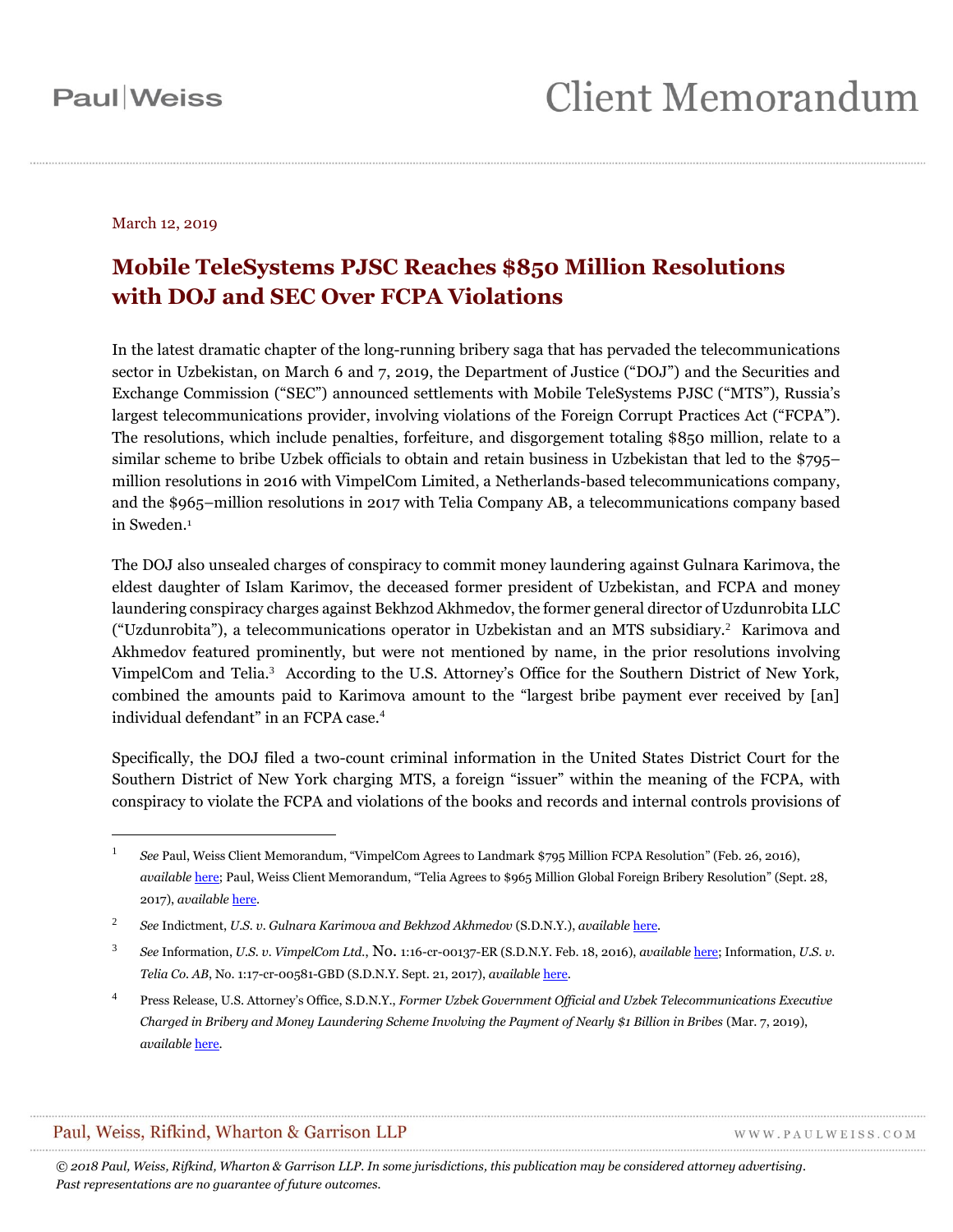the FCPA.<sup>5</sup> MTS entered into a deferred prosecution agreement ("DPA") with the DOJ and has agreed to pay a criminal fine and forfeiture in the amount of \$850 million.<sup>6</sup> KolorIt Dizayn Ink LLC ("KolorIt"), a wholly owned subsidiary of MTS, pleaded guilty to a charge of conspiracy to violate the FCPA. The \$850 million penalty includes a criminal fine of \$500,000 plus forfeiture of an additional \$40 million that MTS will pay on KolorIt's behalf.<sup>7</sup> MTS also consented to the SEC's order finding that it violated the anti-bribery, books and records, and internal accounting control provisions of the Securities Exchange Act of 1934, and requiring it to pay a \$100 million civil penalty. Pursuant to the DOJ's "no piling-on" policy, the Department will credit the \$100 million penalty that MTS is paying to the SEC.<sup>8</sup> Under the DPA with the DOJ and the SEC's order, the company must also retain an independent compliance monitor for at least three years.<sup>9</sup>

### **Factual Allegations**

According to the DOJ, the vast bribery scheme began in 2001, when Karimova and Akhmedov, acting in his capacity as general director of Uzdunrobita and as a personal representative of Karimova, extorted a 20 percent interest in Uzdunrobita in exchange for a telecommunications license and "other government benefits in Uzbekistan."<sup>10</sup> Karimova then used her influence to cause the Uzbek government to cede 31.4 percent of its stake in Uzdunrobita to a shell company she controlled.<sup>11</sup>

In 2004, MTS sought to enter the Uzbek telecommunications market by acquiring Uzdunrobita.<sup>12</sup> MTS purchased 74 percent of the shares of Uzdunrobita for \$121 million, comprising a \$100–million payment

- <sup>7</sup> MTS Deferred Prosecution Agreement, ¶7(d) (Feb. 22, 2019) (hereinafter "MTS DPA"), *available* [here;](https://www.justice.gov/opa/press-release/file/1141631/download) Information, ¶¶ 34–39, *U.S. v. Kolorit Dizayn Ink LLC*, No. S1 19 Cr. \_\_\_ (JPO) (S.D.N.Y. Mar. 7, 2019) (hereinafter "KolorIt Information"), *available*  [here;](https://www.justice.gov/opa/press-release/file/1141616/download) KolorIt Plea Agreement, ¶ 6(l) (Feb. 22, 2019), *available* [here.](https://www.justice.gov/opa/press-release/file/1141621/download)
- 8 *See* Press Release, Dep't of Justice, *Mobile Telesystems PJSC and Its Uzbek Subsidiary Enter into Resolutions of \$850 Million with the Department of Justice for Paying Bribes in Uzbekistan* (Mar. 7, 2019), *available* [here.](https://www.justice.gov/opa/pr/mobile-telesystems-pjsc-and-its-uzbek-subsidiary-enter-resolutions-850-million-department)
- 9 *See* Press Release, SEC, *Mobile TeleSystems Settles FCPA Violations* (Mar. 6, 2019), *available* [here.](https://www.sec.gov/news/press-release/2019-27) In Q3 2018, MTS announced a reserve of \$850 million to pay the penalties and fines the DOJ and SEC imposed. *See* MTS, *MTS Reaches Agreements with US DOJ and SEC over Former Operations in Uzbekistan* (Mar. 7, 2019), *available* [here.](http://ir.mts.ru/news-and-events/news/news-details/2019/MTS-Reaches-Agreements-with-US-DOJ-and-SEC-over-Former-Operations-in-Uzbekistan/default.aspx)
- $10$  Indictment, 122.

- $11$  *Id.* at  $\P$  22–23.
- <sup>12</sup> *See* In the Matter of Mobile TeleSystems PJSC, Exchange Act Release No. 85261 (Mar. 6, 2019) (hereinafter "Release No. 85261"), *available* [here;](https://www.sec.gov/litigation/admin/2019/34-85261.pdf) Indictment, ¶ 24.

<sup>5</sup> Information, ¶¶ 90–97, *U.S. v. Mobile Telesystems PJSC*, 19 Cr. \_\_\_ (S.D.N.Y.) (hereinafter "MTS Information"), *available*  [here.](https://www.justice.gov/opa/press-release/file/1141636/download)

<sup>6</sup> *See* Press Release, Dep't of Justice, *Mobile Telesystems PJSC and Its Uzbek Subsidiary Enter into Resolutions of \$850 Million with the Department of Justice for Paying Bribes in Uzbekistan* (Mar. 7, 2019), *available* [here.](https://www.justice.gov/opa/pr/mobile-telesystems-pjsc-and-its-uzbek-subsidiary-enter-resolutions-850-million-department)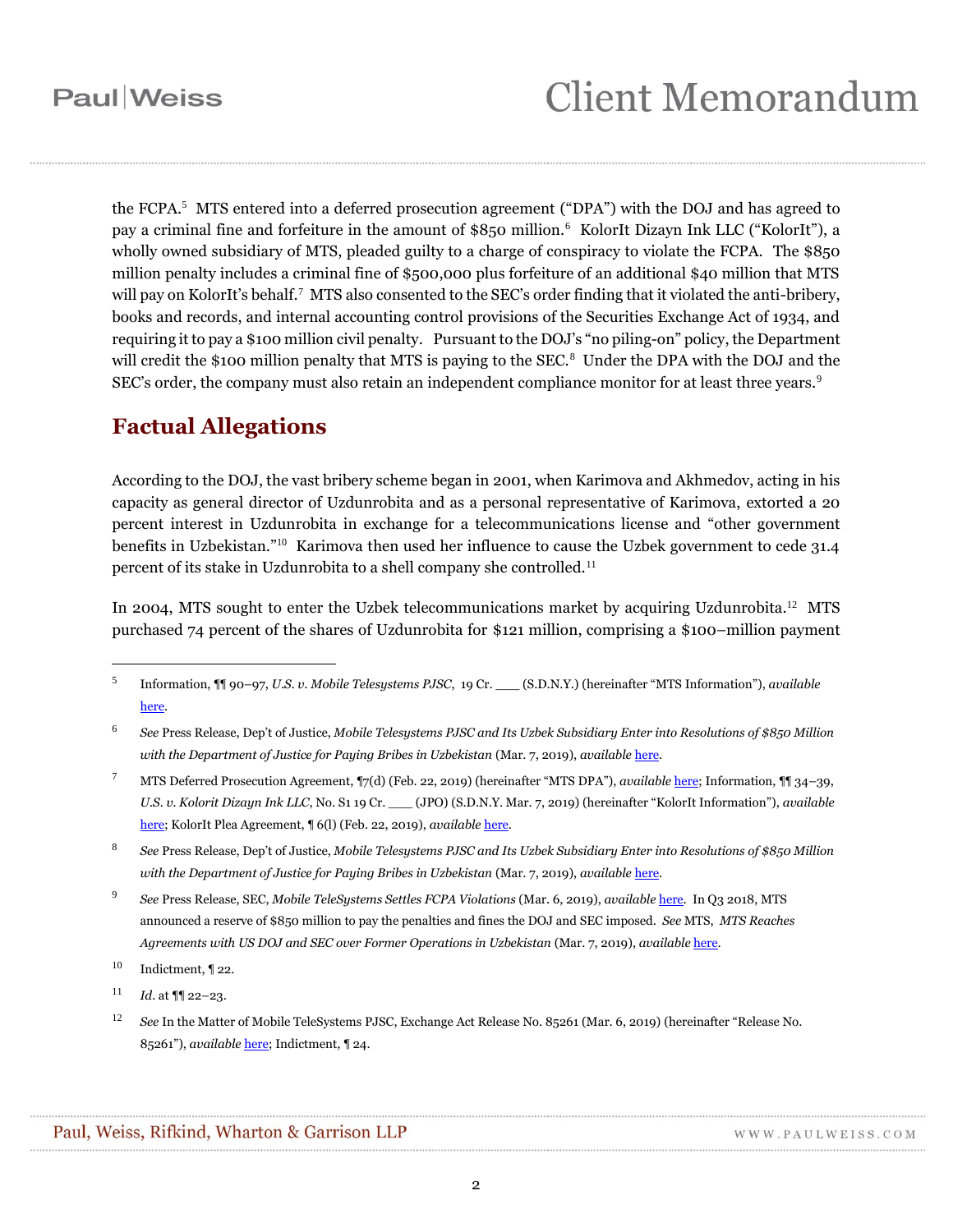to a shell company beneficially owned by Karimova for 33 percent of her shares, and another \$21–million payment for the remaining 41 percent.<sup>13</sup> In addition, Karimova obtained a put option to sell her remaining 26–percent interest to MTS.<sup>14</sup>

After the acquisition, MTS sought to acquire a new block of telecommunications frequencies necessary to advance its 3G network in Uzbekistan. To do so, MTS entered into an agreement with Buztel, a local telecommunications operator partially owned by Karimova that held a block of the required frequencies. Under the agreement, Uzdunrobita paid Buztel \$12 million, of which \$4 million went to Karimova, who ensured that the Uzbek Agency for Communications and Information ("UzACI"), the Uzbek telecommunications regulator, approved the transaction.<sup>15</sup>

In June 2007, after Uzdunrobita received 3G and WiMax frequencies from UzACI, causing a substantial increase in the company's valuation, Karimova exercised her put option and MTS paid a further \$250 million for the remaining 26–percent interest in Uzdunrobita.<sup>16</sup> Then, in 2008, an MTS subsidiary incorporated in Bermuda paid a further \$30 million to Takilant Ltd., which was beneficially owned by Karimova, in exchange for rights to additional telecommunications frequencies. Senior MTS officials were aware that Karimova beneficially owned Takilant, and understood that the consequences of refusing to make the payment included the possible suspension of Uzdunrobita's operations and a forced sale of the subsidiary.<sup>17</sup>

MTS also acquired for \$40 million a 100–percent interest in KolorIt, an Uzbek advertising company Karimova indirectly controlled, which conferred a further benefit of \$20 million on Karimova. 18 To ensure continued official support, MTS also made payments in excess of \$1 million to charities supported by Karimova. 19

Apart from the improper payments to Karimova, according to the SEC, in violation of the FCPA's accounting provisions Uzdunrobita's books and records did not reflect in an appropriate level of detail currency rate differentials and markups. Between 2009 and 2011, Uzdunrobita entered into equipment purchase contracts denominated in U.S. dollars totaling approximately \$461.5 million. Of this total amount, approximately \$142.7 million represented the difference between the Uzbek Central Bank exchange rate

<sup>13</sup> Release No. 85261, ¶¶ I–L; MTS Information, ¶¶ 19–23; Indictment, ¶¶ 24–25.

<sup>14</sup> Release No. 85261, ¶¶ O–Q; Indictment, ¶¶ 26, 28.

<sup>15</sup> Release No. 85261, ¶¶ M–N.

<sup>16</sup> Release No. 85261, ¶¶ R–S; MTS Information, ¶¶ 24–37.

<sup>17</sup> Release No. 85261, ¶¶ T–BB; MTS Information, ¶¶ 38–53; Indictment, ¶ 30.

<sup>18</sup> Release No. 85261, ¶¶ CC–FF; MTS Information, ¶¶ 54–66; Indictment, ¶ 31.

<sup>&</sup>lt;sup>19</sup> Release No. 85261, ¶ GG; MTS Information, ¶¶ 67-73; Indictment, ¶ 32.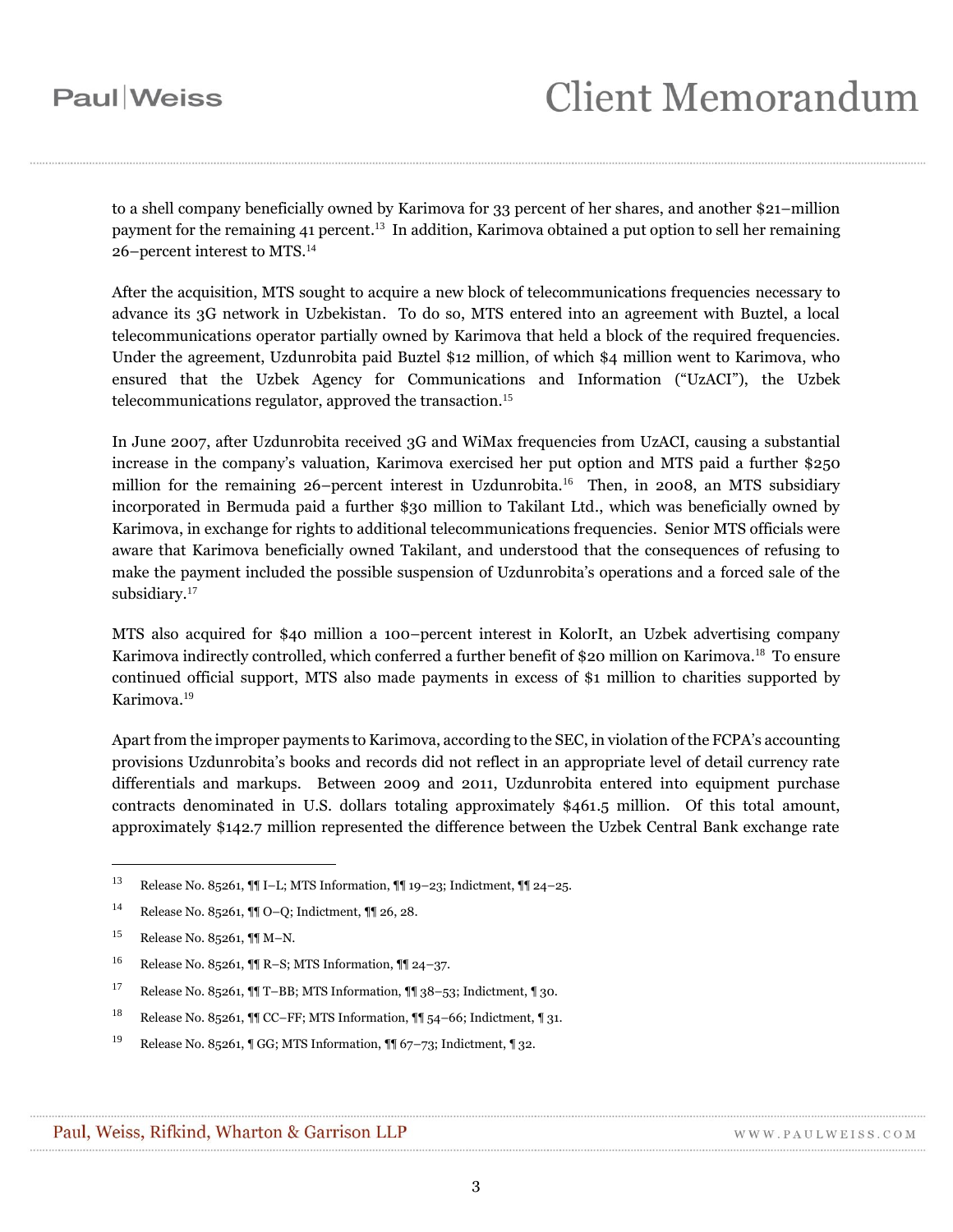and the exchange rate agreed to by the parties and other markups. Approximately \$92.6 million represented taxes and customs costs. These purchases, which were recorded in Uzdunrobita's accounts, and in turn consolidated into MTS's books and records, also did not involve sufficient due diligence to determine whether the third-party intermediaries receiving payments were under the ownership or control of Karimova or other Uzbek government officials.<sup>20</sup>

After May 2012, MTS, Uzdunrobita, and KolorIt refused to satisfy Karimova's demands for additional payments. In retaliation, she used her influence with the Uzbek government to expropriate Uzdunrobita.<sup>21</sup> All told, MTS made at least \$420 million in improper payments that generated more than \$2.4 billion in revenues.<sup>22</sup> All of these payments were improperly characterized in MTS's books and records as legitimate expenses. MTS filed financial statements, incorporating the falsely recorded payments, with the SEC throughout the relevant period. $^{23}$ 

In addition to the bribes exacted from MTS and its subsidiaries, Karimova and Akhmedov are charged with further bribery schemes in which Karimova demanded, and Akhmedov and his co-conspirators agreed to pay, hundreds of millions of dollars in bribes to Karimova on behalf of Telia and VimpelCom. In total, Akhmedov and others allegedly conspired to make approximately \$866 million in bribe payments to Karimova.<sup>24</sup>

### **Analysis**

Combined with the resolutions with VimpelCom and Telia, the resolution with MTS brings the total fines, criminal forfeiture, and disgorgement assessed by the DOJ and the SEC against briber payors in the bribery scandal in the Uzbekistan telecommunications market to over \$2.6 billion.<sup>25</sup> In addition, the DOJ previously filed civil forfeiture complaints against assets linked to Karimova in Belgium, Ireland, Luxembourg, and Switzerland worth more than  $$850$  million.<sup>26</sup> Swiss prosecutors have also been

- <sup>22</sup> Release No. 85261, **1** B.
- <sup>23</sup> *Id.* at ¶ B.

- <sup>24</sup> Indictment, ¶ 1.
- <sup>25</sup> *See* Press Release, SEC, *Mobile TeleSystems Settles FCPA Violations* (Mar. 6, 2019), *available* [here.](https://www.sec.gov/news/press-release/2019-27)
- <sup>26</sup> *See U.S. v. Any and All Assets Held in Account Numbers 102162418400, 102162418260 and 102162419780 at Bank of New York Mellon SA/NV, Brussels, Belgium, on behalf of First Global Investments SPC Limited AAA Rate et al.,* No. 1:15-cv-05063 (S.D.N.Y. June 29, 2015), and *U.S. v. All Funds Held in Account Number CH1408760000050335300 at Lombard Odier Darier Hentsch & Cie Bank, Switzerland, on Behalf of Takilant Ltd., and Any Property Traceable Thereto et al.,* No. 1:16-cv-01257 (S.D.N.Y. Feb. 18, 2016).

<sup>20</sup> Release No. 85261, ¶¶ HH–JJ.

<sup>21</sup> KolorIt Information, ¶ 16.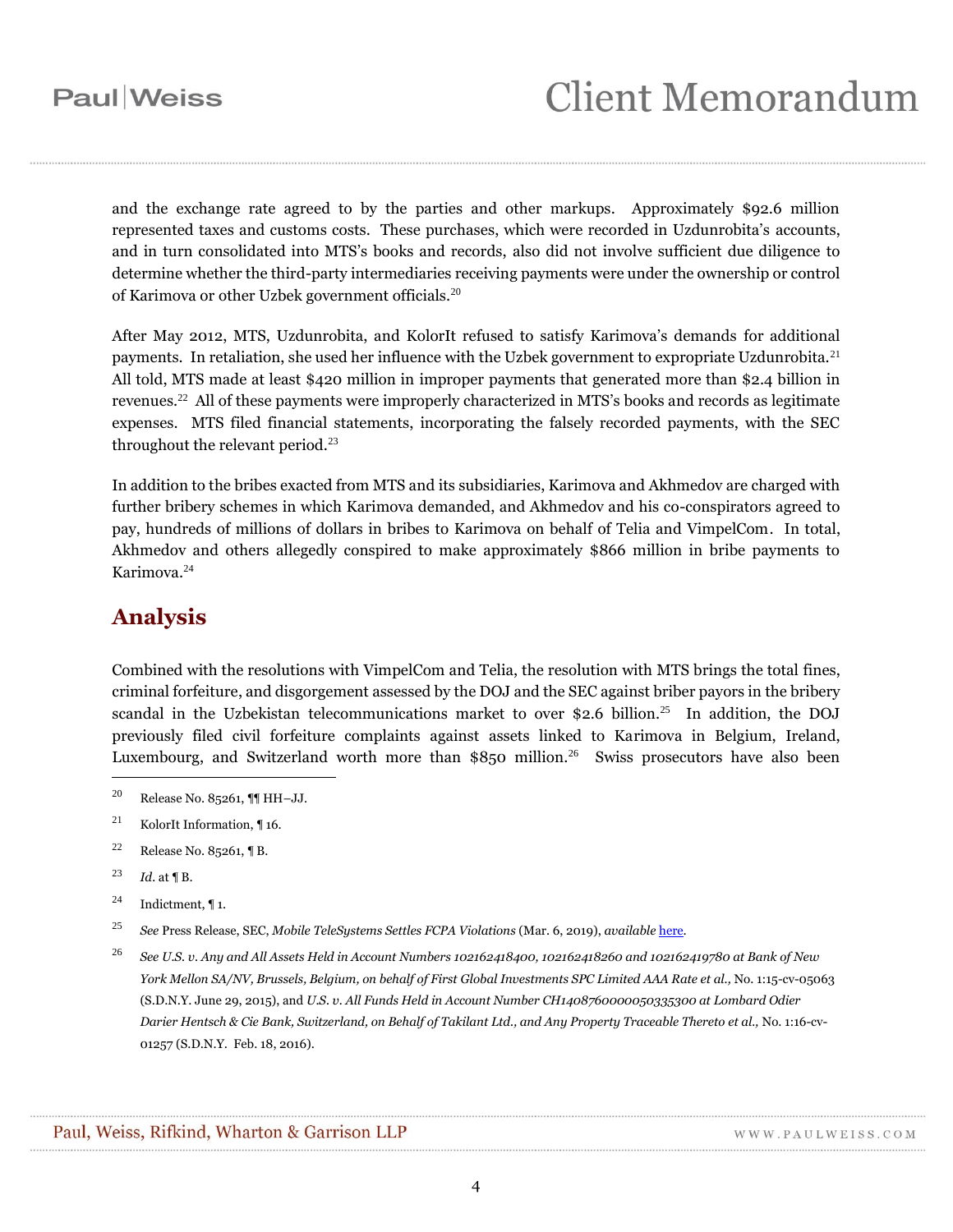# **Client Memorandum**

investigating Karimova on suspicion of money laundering and previously froze her assets in Switzerland, including CHF 800 million worth of suspected Uzbek national artifacts.<sup>27</sup> On March 5, 2019, Karimova, who reportedly had been under house arrest in Uzbekistan, was sent to prison in Uzbekistan to serve the remainder of a five-year sentence.<sup>28</sup> According to her lawyer, she was forcibly removed from her apartment in Tashkent.<sup>29</sup> The indictment of Karimova in the U.S. represents one more attempt to hold her accountable for grand corruption in the Uzbek telecommunications sector, and to recover the proceeds of that corruption. It is unclear whether other companies and individuals may yet be implicated by the DOJ's and SEC's far-reaching investigations.

Those investigations relied on extensive international cooperation among the U.S. enforcement agencies and authorities in Latvia, the Netherlands, Norway, Sweden, and Switzerland. Additionally, the DOJ and the SEC received assistance from regulatory and law enforcement agencies in Austria, Belgium, Cyprus, France, Ireland, Isle of Man, Luxembourg, and the U.K. $30$  Such cross-border cooperation, which is now typical of large-scale enforcement actions,<sup>31</sup> is in part illustrative of the FCPA's global reach, as well as the increased vigilance of foreign governments to root out bribery abroad. In addition, a large number of U.S. law enforcement agencies worked together to prosecute these cases. The DOJ's Criminal Division and the SEC's Division of Enforcement collaborated with IRS Criminal Enforcement, Immigration and Customs Enforcement, the Money Laundering and Asset Recovery Section of the DOJ, and the U.S. Attorney's Office for the Southern District of New York. 32

The size of the penalty assessed against MTS, and the terms of the DPA, are demonstrative of the fact that senior executives at MTS were involved in or aware of the bribery scheme, the corruption was massive in scale, the benefits to MTS from the bribery scheme were substantial, and the company's internal accounting controls were inadequate.<sup>33</sup> Indeed, a monitor was imposed precisely because the company has not yet fully

<sup>33</sup> *See* MTS Information, ¶ 78.

<sup>27</sup> *See* Agence France-Presse, *Uzbek President's Daughter Faces Swiss Money-Laundering Investigation*, THE GUARDIAN (Mar. 12, 2014), *available* [here.](https://www.theguardian.com/world/2014/mar/12/uzbek-president-daughter-money-laundering-investigation-switzerland)

<sup>28</sup> *See* Marc Bennetts, *Uzbekistan Ex-President's Daughter Sent to Prison*, THE GUARDIAN (Mar. 6, 2019), *available* [here.](https://www.theguardian.com/world/2019/mar/06/uzbekistan-ex-president-daughter-prison-gulnara-islam-karimova)

<sup>29</sup> *See Gulanra Karimova: Uzbekistan Ex-Leader's Daughter Jailed*, BBC (Mar. 6, 2019), *available* [here.](https://www.bbc.com/news/world-asia-47468741)

<sup>30</sup> *See* Press Release, SEC, *Mobile TeleSystems Settles FCPA Violations* (Mar. 6, 2019), *available* [here;](https://www.sec.gov/news/press-release/2019-27) Press Release, U.S. Attorney's Office, S.D.N.Y., *Former Uzbek Government Official and Uzbek Telecommunications Executive Charged in Bribery and Money Laundering Scheme Involving the Payment of Nearly \$1 Billion in Bribes* (Mar. 7, 2019), *available* [here.](https://www.justice.gov/usao-sdny/pr/former-uzbek-government-official-and-uzbek-telecommunications-executive-charged-bribery)

<sup>31</sup> *See, e.g.*, Paul, Weiss Client Memorandum, "Behind Petrobras \$1.8 Billion FCPA Settlement, An Interesting Accounting" (Oct. 2, 2018), *available* [here.](https://www.paulweiss.com/practices/litigation/anti-corruption-fcpa/publications/behind-petrobras-18-billion-fcpa-settlement-an-interesting-accounting?id=27511)

<sup>32</sup> *See* Press Release, U.S. Attorney's Office, S.D.N.Y., *Former Uzbek Government Official and Uzbek Telecommunications Executive Charged in Bribery and Money Laundering Scheme Involving the Payment of Nearly \$1 Billion in Bribes* (Mar. 7, 2019), *available* [here.](https://www.justice.gov/usao-sdny/pr/former-uzbek-government-official-and-uzbek-telecommunications-executive-charged-bribery)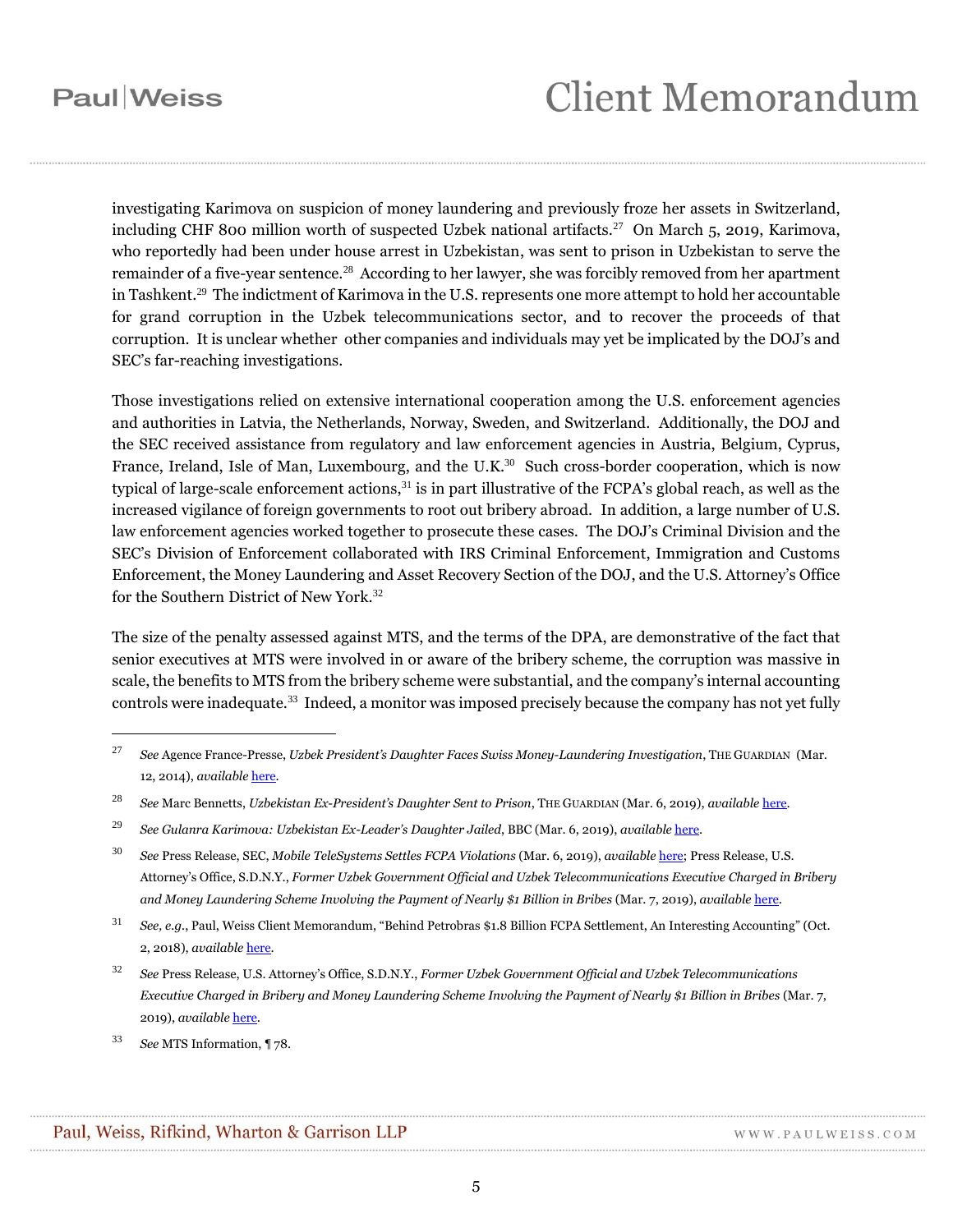implemented or tested its compliance program.<sup>34</sup> The magnitude of the penalty, which was 25 percent above the low end of the U.S. Sentencing Guidelines fine range, also reflects the fact that the company did not self-report or fully cooperate and remediate the misconduct.<sup>35</sup> The only apparent mitigating factor in MTS's favor was that the Uzbek government expropriated the company's telecommunications assets in Uzbekistan, resulting in no realized pecuniary gain to the company as a result of the misconduct.<sup>36</sup>

On the eve of the settlements, MTS publicly acknowledged that it is considering delisting from the New York Stock Exchange, commenting in a statement on February 8, 2019 that it will examine "whether or not having listing in the U.S. with associated costs continues to serve the best interests of shareholders, or whether a listing elsewhere may be preferable."<sup>37</sup> This step, if taken, may reflect a reaction to U.S. sanctions on Russia as well as the perceived burdens of a U.S. listing.<sup>38</sup>

The allegations against Karimova and Akhmedov are remarkable, but perhaps the more remarkable aspect of this saga is the willingness on the part of executives at MTS, Telia, and VimpelCom to kowtow to Karimova's extraordinary demands in exchange for access to the Uzbek market. The explicit and implicit findings against them serve as a further reminder—if any were required—that, however much bribery may be a cost of business condoned in the highest echelons of government, companies both individually and collectively must protect themselves by resisting demands for improper payments.

\* \* \*

<sup>34</sup> MTS DPA, ¶4(e).

<sup>35</sup> *Id.* at ¶4(a)–(c).

<sup>36</sup> *See id.* at ¶4(j).

<sup>37</sup> Ilya Khrennikov, *MTS Considers Pulling U.S. Listing as Investors Fret Over Sanctions*, BLOOMBERG (Feb. 8, 2019), *available*  [here.](https://www.bloomberg.com/news/articles/2019-02-08/mts-mulls-pulling-u-s-listing-as-investors-fret-over-sanctions)

<sup>38</sup> *See id*.